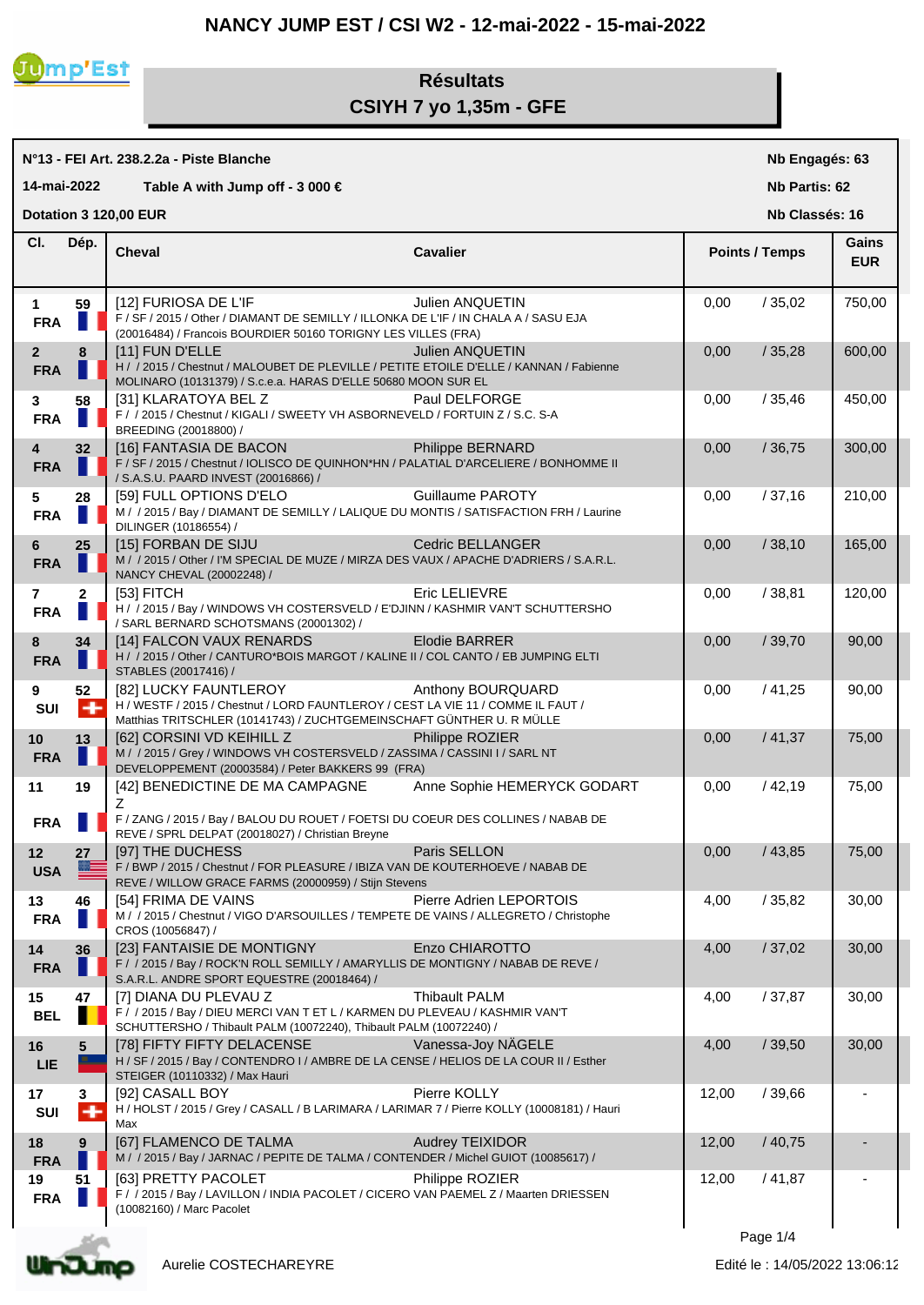### **N°13 - FEI Art. 238.2.2a - Piste Blanche**

**14-mai-2022 Table A with Jump off - 3 000 €**

**Nb Engagés: 63**

### **Nb Partis: 62**

|                                | Dotation 3 120,00 EUR |                                                                                                                                                                                                     |                         |       | Nb Classés: 16        |                     |  |
|--------------------------------|-----------------------|-----------------------------------------------------------------------------------------------------------------------------------------------------------------------------------------------------|-------------------------|-------|-----------------------|---------------------|--|
| CI.                            | Dép.                  | <b>Cheval</b>                                                                                                                                                                                       | <b>Cavalier</b>         |       | <b>Points / Temps</b> | Gains<br><b>EUR</b> |  |
| 20<br><b>GBR</b>               | 43<br>開き              | [72] PASIONELLE VD WITTE<br><b>DRIESENDIJK</b><br>F / BWP / 2015 / Grey / EL TORREO DE MUZE / AVELON / QUICKFEUER VAN KOEKSHOF /                                                                    | Anna REES               | 17,00 | /50,33                |                     |  |
| 21                             | 10                    | Theodore BORIS (10078474), Anna REES (10008591) / De Cock - Vermeylen<br>[35] IGO DI VILLAGANA                                                                                                      | Johannes FARCE          | 2,00  | /78,65                |                     |  |
| <b>FRA</b>                     |                       | M / / 2015 / Bay / VIGO D'ARSOUILLES / ROSSELLA DI VILLAGANA / ACORADO / Laurent<br>GUILLET (10001988), S.A.R.L. FEDRY EQUI-CO /                                                                    |                         |       |                       |                     |  |
| 22<br><b>FRA</b>               | 35                    | [68] COLTAIR'S RUBIN<br>F / CH / 2015 / Bay / COLTAIRE Z / VITESSE / ANDIAMO Z / Agathe VACHER (10025359) /<br>Heinrich + Yvonne Honegger                                                           | Agathe VACHER           | 4,00  | /67,09                |                     |  |
| 23                             | 41                    | [88] KASSANDRA VAN DEN<br><b>MUGGENHOEK</b>                                                                                                                                                         | Johana CATHREIN         | 4,00  | /68,19                |                     |  |
| SUI                            | ۰                     | F / AES / 2015 / Bay / FLY / P.ATTICA / ANDIAMO / Johana CATHREIN (10117027) / M. G. VAN<br>DRIEL 99 (FRA)                                                                                          |                         |       |                       |                     |  |
| 24<br><b>FRA</b>               | 33<br>ш               | [33] KITTY DE L'OTHAIN Z<br>F / / 2015 / Bay / KANNAN / NEW EVE DU MOULIN / QUIDAM DE REVEL / Baptiste DELORME<br>(10067430), Christian MOREL (1000 /                                               | <b>Baptiste DELORME</b> | 4,00  | /68,63                |                     |  |
| 25<br><b>FRA</b>               | 62                    | [18] PERFECTE FLAMME<br>F / / 2015 / Bay / BENTLEY VD HEFFINCK / FLAMME DES EMPIRES / MAJOR DE LA COUR /<br>S.A.S.U. LC HORSES (20016582) /                                                         | Philippe BERNARD        | 4,00  | /69,41                |                     |  |
| 26<br><b>ESP</b>               | 11<br><b>COLLE</b>    | [8] FALBALA HOY<br>F / / 2015 / Bay / BEL REINHART Z / JASMIN 175 / CALANDO I / Francois LEVY (10185842) /                                                                                          | David GONZALEZ HERRERA  | 4,00  | /70,01                |                     |  |
| 27<br>LIE                      | 53                    | [79] FONTAINEBLAU MANCIAIS<br>H / SF / 2015 / Chestnut / OGRION DES CHAMPS / MIFRANE MANCIAISE / POWER LIGHT /<br>Esther STEIGER (10110332) / Dr. V Denis Hubert                                    | Vanessa-Joy NÄGELE      | 4,00  | / 70,96               |                     |  |
| 28<br><b>GER</b>               | 39                    | [76] DER PAOLO<br>H / HOLST / 2015 / Bay / DIAMANT DE SEMILLY / PAOLETTA / ACORADO / Jochen TEUFEL                                                                                                  | Jochen TEUFEL           | 4,00  | /71,06                |                     |  |
| 29                             | 12                    | (10016960) / Schmidt, Hartwig<br>[83] PALLIETER VAN HET                                                                                                                                             | Anthony BOURQUARD       | 4,00  | /71,07                |                     |  |
| <b>SUI</b>                     | Q                     | <b>GROOTLAND</b><br>H / BWP / 2015 / Chestnut / COMME IL FAUT 5 / EMMA / VDL ZIROCCO BLUE / Steve GUERDAT<br>(10011463) / Alex Michaud                                                              |                         |       |                       |                     |  |
| 30<br><b>FRA</b>               | 21                    | [49] FALKIRA DE MORMOULINS<br>F / / 2015 / Bay / WINDOWS VH COSTERSVELD / CHAKIRA DE MORMOULIN / DOLLAR DELA<br>PIERRE / Didier BRIAUD (10242449), Jeremy LE ROY (10008240) /                       | Jeremy LE ROY           | 4,00  | /71,13                |                     |  |
| 31<br><b>SUI</b>               | 44<br>÷               | [81] PLAYBOY VAN'T HEIKE<br>M / / 2015 / Bay / KASANOVA DE LA POMME / NEFRI VERDI / SAYGON / Anne-Lise<br>MUMENTHALER MÜLLER (10120399) /                                                           | Arnaud-Philippe BONVIN  | 4,00  | /72,13                |                     |  |
| 32<br><b>SUI</b>               | 38<br>∣⊕              | [94] QUIWI'S LORD<br>H / HOLST / 2015 / Bay / QUIWI DREAM / LUNAYA CH / NITHARD / Hans BRÄNDLIN (10225726),                                                                                         | <b>Stefanie LAUBER</b>  | 4,00  | /72,80                |                     |  |
| 33<br><b>FRA</b>               | 57                    | Sabine TSCHANZ (10007975 / Carmen Vogt-Braendlin<br>[25] FALBALA BLANCHE<br>F / / 2015 / Black / CANTURO*BOIS MARGOT / UTOPIA BLANCHE / L'ARC DE                                                    | Pierre COITEUX FONTAINE | 4,00  | /73,28                |                     |  |
| 34<br><b>FRA</b>               | 61                    | TRIOMPHE*BOIS MARGOT / Christophe LEROY (10206064), Romane LEROY (1020606 / E.a.<br>[36] VIVANTESSA<br>F / OS / 2015 / Bay / VIVANT / CONTHA BLUE / CONTHARGOS / E.U.R.L. CENTERFIELD               | Johannes FARCE          | 4,00  | /73,41                |                     |  |
| 35<br>SUI                      | 4<br>÷                | STABLE (20018095) / Gestüt Lewitz<br>[90] FLASH VERT<br>H / SF / 2015 / Bay / KING SIZE / QUALITE VERTE / CALVARO F.C. / Laurent FASEL (10110262) /                                                 | <b>Laurent FASEL</b>    | 4,00  | /74,63                |                     |  |
| 36<br><b>BEL</b>               | $\overline{7}$        | Philippe Mauban<br>[5] JALISCA DE LA SURE<br>F / SBS / 2015 / Bay / QUICKFIRE DE FERANN / DIAMOND DE BOUSVAL / NONSTOP / Jean -                                                                     | <b>Rik HEMERYCK</b>     | 4,00  | /75,21                |                     |  |
| 37                             | 23                    | Paul HARTMAN (10236692) / Jean-pol Hartman<br>[19] CALLINDA DENFER                                                                                                                                  | <b>Charles BERTHOL</b>  | 5,00  | /77,14                |                     |  |
| <b>FRA</b><br>38<br><b>FRA</b> | $\mathbf 1$           | F / / 2015 / Bay / CASALL / ORCHIDEE 32 / CARTHAGO / Philippe BERTHOL (10124096) /<br>[17] FHISBEE D'ERMAC<br>F / SF / 2015 / Bay / GERFAUT D'HELBY / THISBEE DE LUNE / DOLLAR DU MURIER / S.A.S.U. | Philippe BERNARD        | 8,00  | /69,98                |                     |  |
| 39<br><b>FRA</b>               | 40                    | PAARD INVEST (20016866) /<br>[21] FOREVER DE LENZVILLER<br>F / / 2015 / Bay / CANTURO*BOIS MARGOT / NIKITTA DE GUISE / FLIPPER D'ELLE*HN /                                                          | <b>Kevin CAPRIN</b>     | 8,00  | /71,74                |                     |  |
| 40<br><b>FRA</b>               | 6                     | S.A.S.U ALAIN HAUSSER (20004387) /<br>[28] FANTA DE JEANBEL<br>F / / 2015 / Bay / ARMANI V OVERIS Z / OLIVE DU BANNEY / GADGET DU BANNEY / Susanne                                                  | Apolline COZIEN         | 8,00  | /71,99                |                     |  |
|                                |                       | SCHLAPFER GOLL (10239935) /                                                                                                                                                                         |                         |       |                       |                     |  |

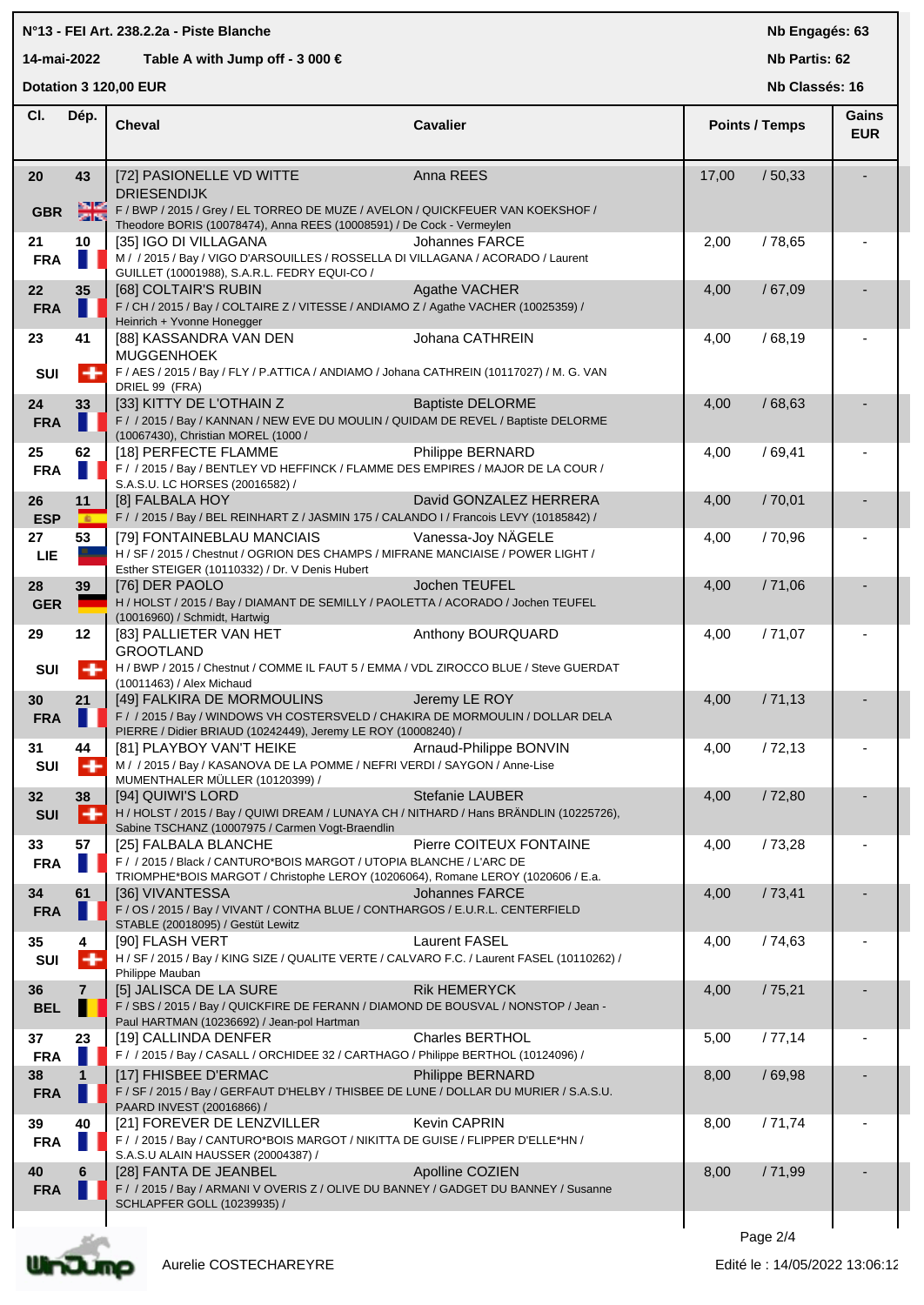#### **N°13 - FEI Art. 238.2.2a - Piste Blanche Cheval Cavalier Cl. Nb Engagés: 63 Nb Partis: 62 Nb Classés: 16 Gains 14-mai-2022 Table A with Jump off - 3 000 € Points / Temps EUR Dotation 3 120,00 EUR Dép. 41 63** | 52] FALCO DU LOING Eric LELIEVRE 8,00 / 73,50 **FRA** M / SF / 2015 / Bay / KAPITOL D'ARGONNE / JAVA DE SIVRY / ELF D'OR / Petra NAVRATILOVA (10250036) / Petra Navratilova **42 16** | [80] FROMECS QUINTO **Abdelkebir OUADDAR** | 8,00 / 73,70 MAR M / 2015 / Bay / QUICKLY DE KREISKER / CENTAYA / CENTO / Martin FROMER (10132386) / **43 37** [77] FOLLOW THE MUSIC Thomas TEUFEL 8,00 / 73,74 - **GER** M / SF / 2015 / Bay / CORNET OBOLENSKY / DEAUVILLE / BALOUBET DU ROUET / Jochen TEUFEL (10016960) / Allaire u. Racle **44 14** [43] QAR JACKY DENFER Stephanie HENNEQUIN 8,00 / 74,48 - **FRA** M / / 2015 / Bay / QLASSIC BOIS MARGOT / TALENTA / CASSINI I / Leo CITERNE (10143006) / **45 42** [38] QUARLA DENFER Pierre GAUTHERAT 8,00 / 74,53 - **FRA** F / / 2015 / Other / QLASSIC BOIS MARGOT / TALENCARLA / CASSINI I / Philippe BERTHOL (10124096) / **46 50**  $\left[$  [91] VIVATHAGO PS Laurent FASEL 8,00 / 75,03 **SUI** H / OS / 2015 / Grey / VIVANT / CAJANDRA Z / CARTHAGO Z / Aurore CROT (10275826) / Gestut Lewitz **47 31** [51] CHICKIMICKI LA VIOLLE Eric LELIEVRE 12,00 / 69,45 - FRA F / / 2015 / Other / CASALL / U CIARA / CONTENDER / Stephanie ALEXANDRE (10232770), S.C.E.A. JUMENTERI / **48 26** [73] COCO CHANEL 286 Steffen HAUTER 12,00 / 70,93 - GER F / WESTF / 2015 / Bay / CHAMAN / NIKITA W / CORIANO / Heinz EUFINGER (10016190), Jörg OPPERMANN (1001715 / Karl Rohleder **49 54** [9] FOXTROT HOY David GONZALEZ HERRERA 12,00 / 71,89 - **ESP** M / / 2015 / Chestnut / CASALL DE FUYSSIEUX Z / UXALA HOY / LEJANO\*HOY / Francois LEVY (10185842) / **50 30** [84] CAMERON Z Ines BRUTTIN 12,00 / 72,28 - **SUI** F / ZANG / 2015 / Bay / CHESTER Z / CHACCISA / CHACCO -BLUE / Brigitte NEFTEL (10227589), Frederic NEFTEL (10227 / GESTUET LEWITZ **51 56** [29] FIDJI DE FLUSEL Apolline COZIEN 12,00 / 72,62 - **FRA** F / / 2015 / Bay / CONTENDRO\*GFE / NONE IXE / ELAN DE LA COUR\*HN / Vincent DUSSAUCY (10203761) / **52 20** [20] FALCON DE COURCEL Louis BOUHANA 12,00 / 73,02 - **FRA** M / 2015 / Chestnut / TYPE TOP DU MONTEIL / KOLEA DU CHATEAU / ALLEGRETO / Marianne SABATIER (10067199) / **53 55** [6] THENDER VAN DE ZUUTHOEVE Z Rik HEMERYCK 12,00 / 75,25 - **BEL H** / ZANG / 2015 / Grey / THUNDER VD ZUUTHOEVE / CASSINA / CASSINI I / Beaufort / Paardenfokkerij Zuuthoeve **54 22** [37] FARFELU DES MEULIERES Alexandra FRANCART 13,00 / 81,06 - **FRA** M / / 2015 / Bay / QUICK STAR / BLOOM DES MEULIERES / DIAMANT DE SEMILLY / Solen GEVRESSE (10240896), William GEVRESSE (10077 / **55 45**  $\begin{bmatrix} 57 \end{bmatrix}$  FANTOMAS DU GUE Laetitia MAILLY  $\begin{bmatrix} 16,00 \end{bmatrix}$  / 73,31 **FRA** M / / 2015 / Bay / L'ARC DE TRIOMPHE\*BOIS MARGOT / PIN UP DU GUE / QUAT'SOUS / S.C.E.A. DU GUE (20017216) / **56 29** [2] FAKIR DU COQ Lola DE BRAEKELEER 16,00 / 80,68 - **BEL** M / / 2015 / Other / TODT UN PRINCE / ARANA / ROCK'N ROLL SEMILLY / Isabelle DELFERRIERE (10180388) / **57 24** [27] FARNESE TAME Marion COSTA 21,00 / 89,67 - **FRA** H / / 2015 / Chestnut / QUADRIO TAME / BORGHESE TAME / PANAMA TAME / HARAS DU TOSCAN (20019161) / **58 49** [47] FOR YOU K Valentin KRIEGEL 34,00 / 78,57 - **FRA** M / 2015 / Other / CONTENDRO\*GFE / VERONIQUE B / CELANO / Caroline KLEIN (10061939) / **59 15** [85] KEEP IN MIND Simone BUHOFER Abandon - SUI H/KWPN/2015/Grey/GRODINO/ULETTA/GOODTIMES/Simone BUHOFER (10081130), Sergio HAUSER (10047028 / A.C. Van der Peijl **59** [4] NASHVILLE V'T LEEUWERIKENHOF Freddy DEMUYNCK **17** Abandon - Z<sub>an</sub> Kabupatèn Bandung Kabupatèn Bandung Kabupatèn Bandung Kabupatèn Bandung Kabupatèn Bandung Kabupatèn Bandung K **BEL H** / ZANG / 2015 / Bay / NABAB DE REVE / URQUELLE DEUX VH POLDERHOF / TENOR MANCIAIS / Freddy DEMUYNCK (10001373) / **59 48** [93] FIREFOX CHAMPLONG Pierre KOLLY Abandon - **SUI** F / CH / 2015 / Bay / QUITE CAPITOL / TESSAFIELD / ARIOSO DU THEILLET / Catherine DAHN (10045356) / M. MICHEL DAHN 99 (FRA) **59 60** | [66] FAIRPLAY DE TALMA Audrey TEIXIDOR | Abandon - Abandon - Abandon - Abandon - Abandon - Abandon - Abandon - Abandon - Abandon - Abandon - Abandon - Abandon - Abandon - Abandon - Abandon - Abandon - Abandon - A **FRA** M / / 2015 / Bay / CONTENDRO\*GFE / QUIVA DU ROUET / ALLEGRETO / SAS TALMA 2020 (20005813) /